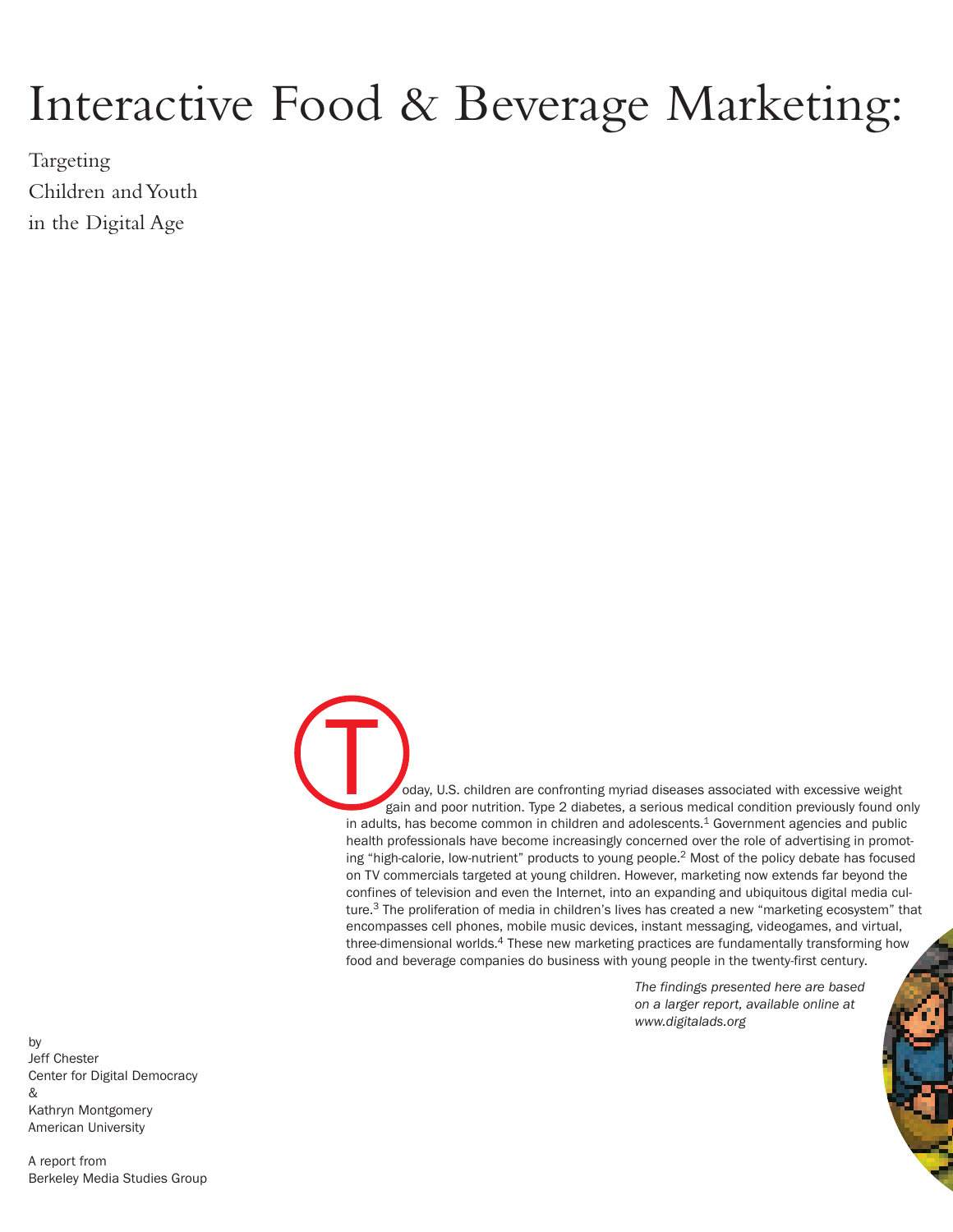#### **Multicultural Marketing**

Food companies are working with a growing number of ad agencies, market research firms, and consulting groups that specialize in developing digital strategies for targeting African-American and Latino children and youth. These multicultural marketing efforts have produced a variety of techniques tailored to specific ethnic groups, including African Americans and Hispanics who are deemed less cynical about and more receptive to advertising.<sup>i</sup> For example, African-American youth are considered particularly good candidates for "urban marketing" campaigns that employ peer-to-peer and viral strategies.<sup>ii</sup> "Hispanic and African American audiences," explained one multicultural marketing expert, "are already utilizing mobile tools, such as text messaging, that are at the heart of most successful mobile campaigns at a much higher rate than the general population."iii A presentation by the Interactive Advertising Bureau advised marketers: "Hispanics are best reached with an integrated multi-media message which entertains, engages, and provokes action." Among the most effective ingredients for successful campaigns are "emotion" (particularly "humor"), "advergames," "viral marketing," and "email registration."<sup>iv</sup> Annual "U.S. Multicultural Kids" reports by Nickelodeon and Cultural Access Group provide a steady stream of useful market research on patterns of media use and product consumption among young ethnic consumers, in order to "optimize relevant and impactful brand relationships." According to the 2006 report, minority children have particularly strong influence on what their parents purchase, including decisions about snacks, breakfast foods, and other packaged food brands.<sup>vi</sup>

- Cheskin—a market research company whose clients include Nestlé, Coca-Cola, ConAgra, and General Mills—conducted a "video profile" of 30 bicultural U.S. Hispanic teens, 13-19, titled "Nuestro Futuro: Hispanic Teens in Their Own Words." Promotional copy for the video promised marketers an intimate look into the lifestyles and longings of this lucrative youth demographic: "They live on MySpace.com and shop at Abercrombie, but listen to Spanish radio and embrace diversity. They're proud of their unique individuality and their collective Hispanic heritage. It's no secret that U.S. Hispanic teens are an appealing segment and a challenging one. So what's the secret to reaching them?"vii
- Burrell Communications Group, *Advertising Age's* "Multicultural Agency of the Year" for 2005, refers to its specialty as "Yurban Marketing"®. In a 2006 speech, co-CEO Fay Ferguson discussed effective ways for reaching young African Americans, describing a recent online campaign for one of the agency's clients, McDonald's, that "capitalized on the audience's heavy involvement with NBA basketball." Combining "All-Star updates, a sweepstakes and a branded game" on BET.com, the interactive promotion yielded impressive results: "an average visit to the McDonald's-branded content area lasted more than 20 minutes, and more than 37 percent of site visitors played the game for an average of 25 minutes each."viii

<sup>i</sup> Quoted in Justin Anderson, "Multicultural Clicks In," *iMedia Connection*, 25 July 2006, http://www.imediaconnection.com/content/10534.asp (viewed 12 Mar. 2007). Felipe Korzenny, Betty Ann Korzenny, Holly McGavock, and Maria Gracia<br>Inglessis, "The Multicultural Marketing Equation: Media, Attitudes, Brands, and<br>Spending." Center for Hispanic Marketing Communication. Florida S 2006, p. 6, http://hmc.comm.fsu.edu/FSUAOLDMSMultiMktg.pdf (viewed 12 Mar. 2007).

ii Felipe Korzenny, et al, "The Multicultural Marketing Equation: Media, Attitudes Brands, and Spending.

iii "Briabe Media Offers Multicultural Mobile Marketing Assessments for Brands<br>Seeking to Better Connect with Hispanic and African American Customers," press<br>release. 27 Feb. 2007. http://www.prwehdirect.com/releases/2007/ 507171.htm (viewed 16 Mar. 2007).

iv Interactive Advertising Bureau, "Reach U.S. Hispanics Through Online Marketing," http://www.iab.net/resources/docs/Hispanic\_Presentation\_Final.pdf (viewed 6 Apr. 2007).

v Nickelodeon and Cultural Access Group, "U.S. Multicultural Kids Study 2005," p.<br>38. http://www.accesscag.com/pdf/Multicultural\_Kids\_2005.pdf (viewed 5 Apr. 2007).

v<sup>i</sup> Nickelodeon and Cultural Access Group, "U.S. Multicultural Kids Study 2006," p.<br>37. http://www.phoenixmi.com/prfiles/Multicultural\_Kids\_2006.pdf (viewed 6 Apr. 2007).

<sup>vii</sup> Cheskin, "Over 50 Years of Successful Relationships," http://www.cheskin.com/<br>do clients.php (viewed 17 Apr. 2007); Cheskin. "Nuestro Futuro: Hispanic Teens in Their Own Words," June 2006, http://www.cheskin.com/view\_articles.php?id=26 (viewed 6 Apr. 2007).

viii Anderson, "Multicultural Clicks In."



#### **"Generation Digital"**

- Approximately 70% of children 8-11 go online from home. Of those, 37% use instant messaging and 35% play games.<sup>i</sup>
- 93% of 12 to 17 year-olds use the Internet; more than half of online teens (55%) use social networks.ii
- Of the more than 25 million 12-17 yearolds in the U.S., 20 million are gamers.<sup>iii</sup>
- A majority of 13 to 17 year-olds (57%) have cell phones. Teenagers are more likely than other mobile users to use their phones to access shopping guides and get movie and restaurant information.<sup>iv</sup>
- 57% of online teenagers post their own "user-generated content" on the Web, including photos, stories, art work, audio, and video.<sup>v</sup>

<sup>i</sup> Wendy Davis, "Seven in 10 Tweens Surf Web at Home," *Online Media Daily*, October 27, 2006. http://publications.mediapost.com/ index.cfm?fuseaction=Articles.showArticleHomePage&art\_aid=50280

ii Amanda Lenhart and Mary Madden, "Teens, Privacy & Online Social Networks," Pew Internet & American Life, April 18, 2007. http://www.pewinternet.org/PPF/r/211/report\_display.asp

iii Gameasure. http://www.gameasure.com/ (viewed 21 Apr. 2007). iv Bradley Johnson, "Understanding the 'Generation Wireless'

Demographic," *Advertising Age*, March 20, 2006. http://adage.com/ameri-candemographics/article?article\_id=107325

<sup>v</sup> "User-Generated Content," Pew Internet & American Life Project, November 6, 2006. http://www.pewinternet.org/PPF/r/76/presentation\_ display.asp (viewed 21 Apr. 2007).

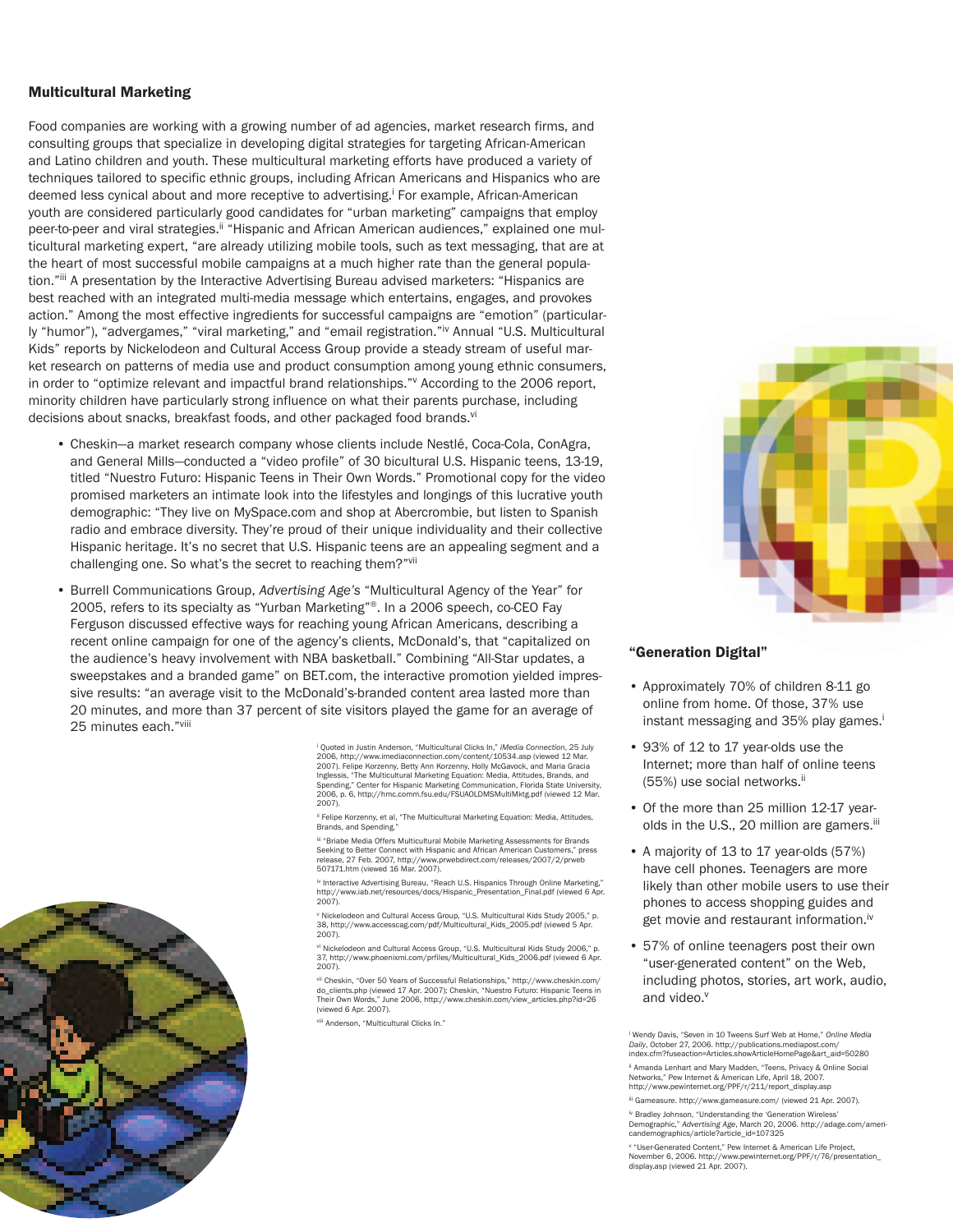





#### **Mobile Marketing**

Cell phones are one of the most important digital platforms for marketing to young people, enabling companies to directly target users based on previous buying history, location, and other profiling data. As the practice grows, mobile users will increasingly be sent personally tailored electronic pitches, designed to trigger immediate purchases and timed to reach them when they are near particular stores and restaurants.<sup>5</sup>

- McDonald's McFlurry mobile marketing campaign was designed to "create a compelling way to connect with the younger demographic." Six hundred McDonald's restaurants in California urged young cell phone users to text-message to a special phone number to receive an instant electronic coupon for a free McFlurry dessert. Youth were encouraged to "download free cell phone wallpaper and ring tones featuring top artists," and to email the promotional Web site link to their friends. Ads on buses, billboards, "wild postings" near high schools, and even skywriting airplanes promoted the "Text McFlurry 73260" message.6
- The Kellogg Company printed Web addresses on more than 6.5 million of its Kellogg's Corn Pops cereal packages. When customers go onto the "Gotta be Connected" Web page, they are run through a series of pop-up messages that capture personal information, along with cell phone data, including the phone number. Within days, Kellogg sends a text message with a trivia question. Those who answer the question correctly will receive a free Corn Pops screensaver, as well as a chance to win additional prizes, including "pre-paid airtime, a free phone, or other prizes."7



#### **Behavioral Profiling**

Database marketing has become a core strategy for companies targeting teens, a linchpin of many digital media campaigns not only on the Internet, but also on cell phones, video games, and other new platforms.8 Marketers can compile a detailed profile of each customer, including demographic data, purchasing behavior, responses to advertising messages, and even the extent and nature of social networks. Marketers use the information to create messages tailored to the psychographic and behavioral patterns of the individual.

- The "growth and health of our database marketing efforts have been a secret weapon for us to jump-start programs and have a continuous dialogue with our best consumers," said Pepsi's director of digital media and marketing. Using "realtime" tracking technologies, Pepsi is now "finally able to deliver high impact online advertising."9
- Coca-Cola uses a variety of techniques to track individuals' online behavior. For example, its "My Coke Rewards" program encourages consumers to use special codes from Coca-Cola products to access a Web site, where they can earn such rewards as downloadable ring tones and "amazing sports and entertainment experiences." This "next-generation" promotion, explained the company's technology partner, is "the most sophisticated example of how brands can utilize code promotions to capture behavioral and psychographic information about consumers." The campaign embodies the company's "vision" of "connect, collect and perfect"—"to connect with consumers, collect relevant information from consumers, and, finally, perfect those relationships over time."10

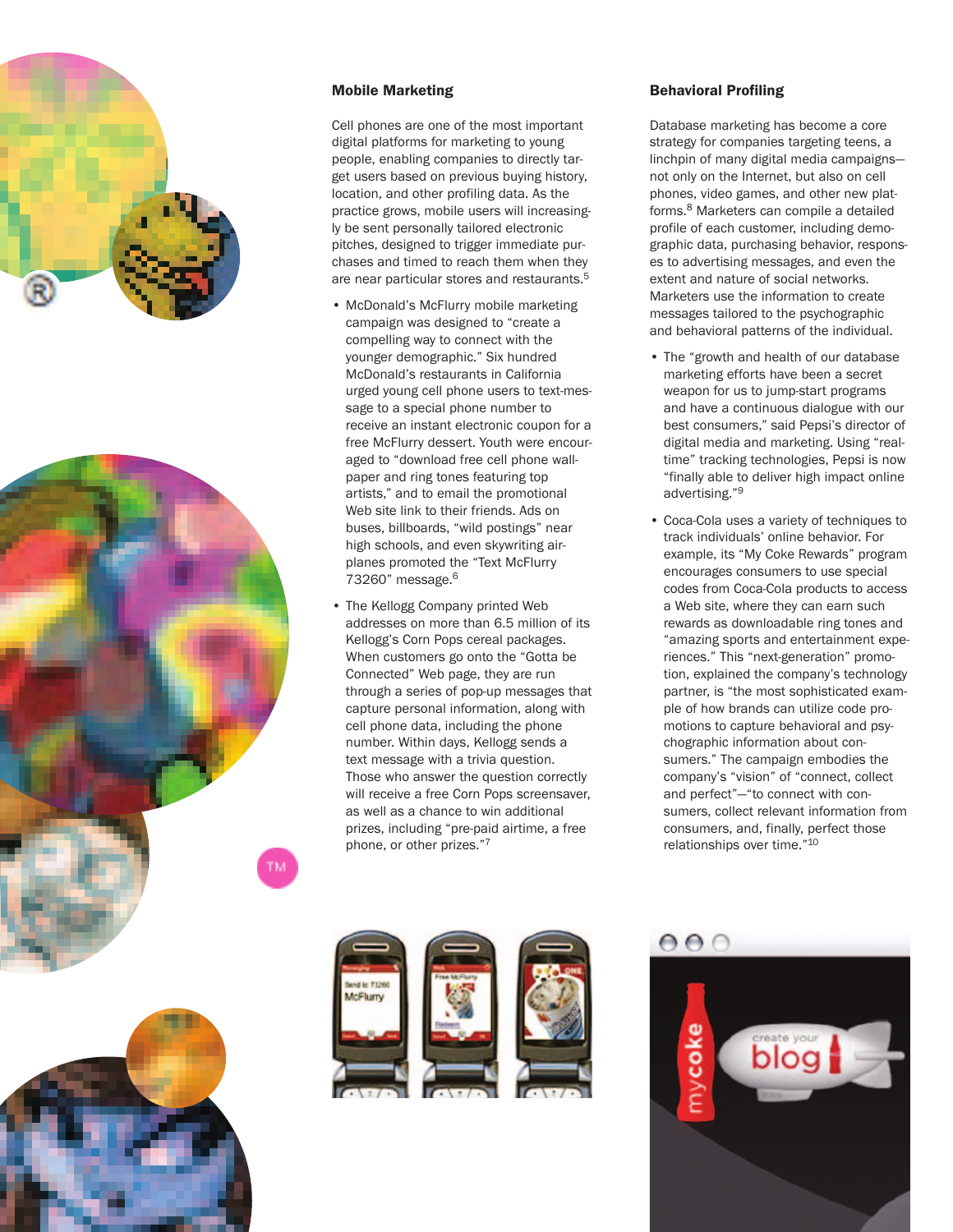### **Digital "360" Buzz Campaigns**

Peer-to-peer marketing (sometimes called "buzz," "word-of-mouth," or "viral" marketing) has become a staple among youth advertisers.<sup>11</sup> Market researchers target key influential young people who can serve as "brand sirens," promoting products to their peers through instant messaging, social networking sites, and blogs.<sup>12</sup> Companies are creating elaborate viral campaigns, sometimes using "hidden messages" to lure youth into a series of games and other activities across different media, generating buzz within the online youth subculture, all under the public radar. This "360" marketing strategy engages with young people repeatedly wherever they are—in cyberspace, watching TV, or offline.

- KFC used a high-pitched tone as a promotional "buzz" device for a recent "interactive advertising campaign." The MosquitoTone™ was embedded in TV commercials to launch KFC's new "Boneless Variety Bucket™." In its press release, the company explained that the popular cell phone ring tone "is too highpitched for most adults to hear because most people begin to lose the ability to hear high frequency tones starting at age 20. This is a fact not lost on young Americans who seek the sound for clandestine ring tones that don't turn the heads of nearby adults." In the TV commercial, the secret sounds were designed to attract the attention of young viewers and "drive" them to a Web site, where they could enter a contest to identify exactly where the tones could be heard in the ad, in order to win \$10 "KFC gift checks" redeemable for the new chicken meal at any KFC. The company's chief marketing officer called the innovative buzz campaign "the 21<sup>st</sup> Century dinner bell."13
- Sprite created an alternate reality game "Lost Experience"—based on the highly popular ABC TV series, "Lost"—giving viewers "a way to further their pursuit of the show's mystery while inadvertently engaging in a Sprite-branded Web site." Marketers began by creating a "faux-commercial" that aired during an episode of the TV series, in order to "leak" the Web address—Sublymonal.com—to viewers. Once online, site visitors were invited to participate in a scavenger hunt with "DJ podcasts, videos and hidden memos." Codes were also hidden in print ads in *Entertainment Weekly* and *People* magazines. As a result, more than 500,000 codes were entered and Sprite's Web traffic jumped 400%.<sup>14</sup>

## **Infiltrating IM**

The three major instant messaging formats—AOL's AIM, Yahoo!'s Messenger, and MSN Messenger—all promote themselves aggressively to advertisers that want to permeate and surround teenagers' ongoing casual conversations, "24/7." AOL, Yahoo! and MSN Messenger offer a variety of strategies, including "roadblocks" and "takeover ads" that flood a site's homepage with interactive commercials, as well as branded "bots" and buddy icons. Yahoo!'s "IMVironments" (IMVs) are customized "interactive backgrounds" in the IM space, whose "unique rich media features" create "fun and effective advertising."15 "On average," explained one marketer, "we see 1.5 million people download a particular IMV, send over 100 million messages within it, and spend five to 10 minutes per user per day per IMV. This time spent is a particularly impressive statistic when you compare it to how much time in one day that user would spend watching a particular TV commercial for that advertiser."16

- The "M&M Always IMvironment" features the brand's popular "spokescandies." "There's a new way to add a little more M&M® to your day," the site chirps. "Chat with friends about life, love and chocolate with this cool IMV. There's an M in everyone."17
- "Max Out your chats!" urges the Yahoo! IMvironment sponsored by Kraft's Lunchables. "New Lunchables Lunch Combinations Maxed Out Double-Stacked Tacos have arrived and you're in charge of the flavor and the fun. Buzz a friend and take your chat from Mild to Wild—no salsa necessary! Try it now."<sup>18</sup>

# **Commercializing Online Communities**

Marketers have aggressively moved into MySpace and other social networking sites, taking advantage of their large, highly detailed user profiles and expanding lists of "friends." "The targeting we can do is phenomenal," explained a marketer.19 Social networks are also "breaking down that wall between what is marketing and what isn't." "[S]ometimes the marketing is so embedded in the social network sphere," observed a recent trade article, "that it draws users to interact with the brand as if they were emailing friends."20

- "Welcome to the King's Court," beckons the Burger King MySpace profile. "The virtual home of the Burger King. He's giving away free episodes of the Fox shows '24,' 'Pinks,' and 'First Friend.' …And in typical King fashion, he's giving you plenty of other stuff to check out too."21
- At the MySpace Jack-in-the-Box profile, visitors are greeted by "Jack Box" himself, who announces that his goal is "to rule the fast food world with an iron fist." You can read Jack's daily blog entry, post your own poem about the joys of cheeseburgers, or "create a film and send it in" for a chance to win a "Jackie."22



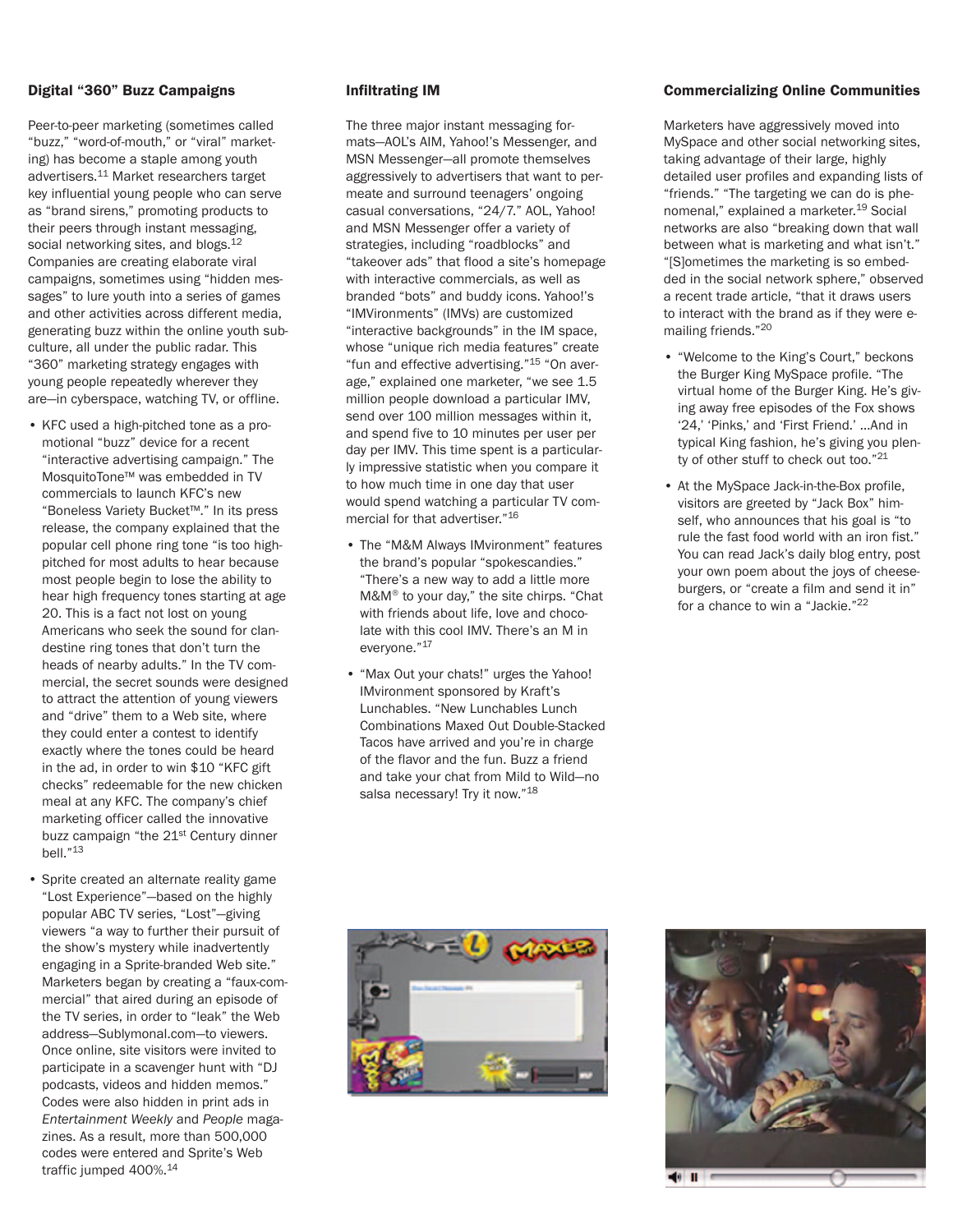## **"Brand-saturated" Environments**

Food and beverage companies have created their own online branded entertainment sites, seamlessly weaving a variety of interactive content with product pitches and cartoon "spokescharacters." Designed to encourage young consumers to engage playfully with products over long periods of time, many offer "free" content, games, merchandise, and endless replays of television commercials.<sup>23</sup> With the growth of broadband technology, these digital playgrounds have evolved into highly sophisticated "immersive" experiences, including entire programs and "channels" built around brands. Multicultural marketers are keenly aware of the strong interest in music among African American and Hispanic/ Latino youth, and have created branded entertainment featuring popular celebrities and offering free downloads of their recordings.24

- Burger King created its own "branded online channel," called Diddy TV, "using rapper P. Diddy's star power to direct attention to, in his words, another 'king'— Burger King. Burger King is now a media entity as well as a restaurant chain."25
- The Mars candy company enlisted the musical group, Black Eyed Peas, to make a series of "Webisodes" called "Instant Def," in order to promote Snickers bars to teens. "Four hip-hop performers—played by actual hip-hop stars will.i.am, Fergie, Taboo and apl.de.ap—pose in front of a gritty urban scene. A fluorescent Snickers sign blinks atop a tower in the background." The brand is featured prominently in the storylines. A Snickers factory "played a vital role in the first episode, when a candy-mix explosion gave the stars superhero powers."26



## **Viral Video**

Short online videos are an increasingly popular way of promoting brands among youth, who like to consume these "quick snacks of media" and forward the links to their friends through IM, text messaging, and blogs.27 Marketers are creating their own "viral videos" to promote their brands through peer-to-peer networks and video sharing services like YouTube. In some cases the sponsoring company is identified, while in others it is disguised.

- Wendy's placed several "commercials masquerading as videos" on YouTube, specifically designed to attract "young consumers." In one video, "Molly Grows Up"—which generated more than 300,000 views—a young girl orders "her first 99-cent Junior Bacon cheeseburger and Frosty." While Wendy's own corporate name was not connected to the intentionally humorous videos, users who watched them were sent to a special Web site for "Wendy's 99-cent value menu."28
- In January 2007, Domino's Pizza revealed that it was behind a viral video that had been "capturing the attention of millions in the Internet community." To promote its "Anything Goes Deal Contest" —featuring any large pizza, on any crust, with any toppings for \$9.99—the company placed a series of viral videos on MySpace and other popular social networking sites, using "larger-than-life characters" offering to sell big-ticket items. The first video, "MacKenzie Gets What MacKenzie Wants," featured a "spoiled rich girl who wanted a blue car for her birthday but got a red one instead. Her whining persisted until she got the car she wanted and then, much to the surprise and delight of video viewers, she decided to offer her red car [a Saab® 9-3 convertible AERO] on eBay for only \$9.99." The campaign was a hit, according to the company. "With over two million views across multiple video sites, the popularity of the MacKenzie videos earned a top spot on several video sharing Web sites."29



 $-1 = 4$  $\Box$ 

## **Recruiting Brand Advocates**

With more young people creating their own online "user-generated content," marketers encourage them to "co-create" and promote commercials for their favorite brands.30 In marketing circles, two new buzzwords— "consumer-generated" and "brand-generated" media—are often used interchangeably, suggesting an intentional blurring of roles. The strategy is designed to foster powerful emotional connections between consumers and products, tap into a stable of young creative talent willing to offer services for free, and produce a new generation of "brand advocates."

- At General Mills' Millsberry.com Web site, children are encouraged to make the "best movie" about "Lucky" (of Lucky Charms cereal) and then vote for the winning video. The site provides a pre-branded kit of settings and spokescharacters, making it easy to combine them into a personalized commercial.31
- Pizza Hut's contest invited pizza enthusiasts to create a short video, "demonstrating their devotion to Pizza Hut Pizza" and showing why they should earn the title of "Honorary Vice President of Pizza." Contestants were encouraged to engage in a variety of creative acts to show their loyalty to the brand, such as "decorating their room with Pizza Hut memorabilia." Entrants submitted their videos on YouTube, ensuring they would be seen by thousands of viewers, whether they won or not.32

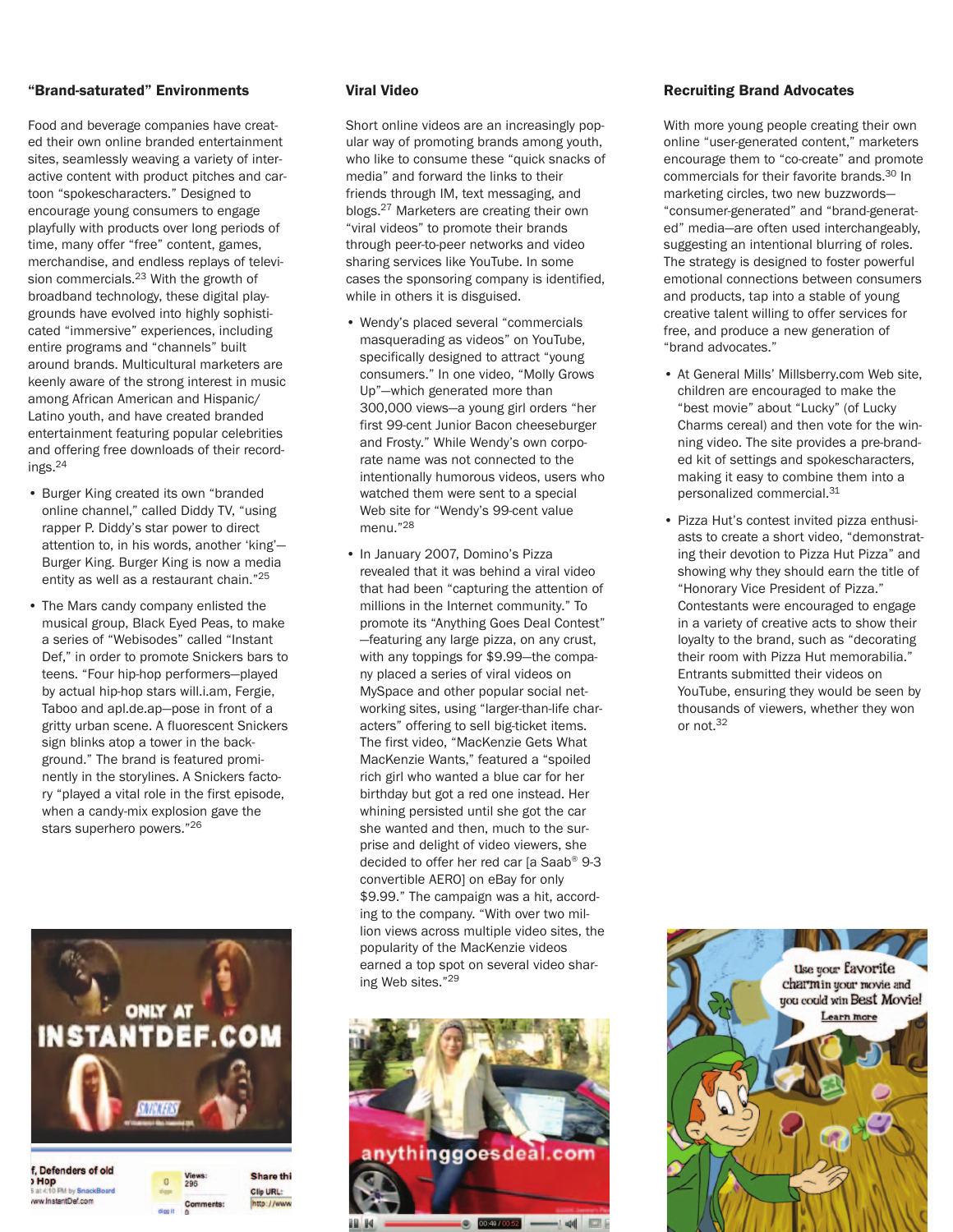## **"Game-vertising"**

In-game advertising, or "game-vertising", is a highly sophisticated, finely tuned strategy that combines product placement, behavioral targeting, and viral marketing to forge ongoing relationships between brands and individual gamers. Marketing through interactive games works particularly well for snack, beverage, and other "impulse" food products. Coca-Cola, Pepsi, Mountain Dew, Gatorade, McDonald's, Burger King and KFC, for example, were the "most recalled brands" in an October 2006 survey of video game players.<sup>33</sup> Not only can marketers incorporate their brands into the storylines of popular games, they can also use software that enables them to respond to a player's actions in real time, changing, adding, or updating advertising messages to tailor their appeal to that particular individual.<sup>34</sup> At a recent conference on interactive advertising, software developers explained how they purposefully create games to make them "in sync with the brand," ensuring that images players see in the game are similar to what "they see in the supermarket aisle…[and on TV] Saturday morning." Games must always be "addictive," should include a "viral component," and be "continually updated" to facilitate ongoing data collection and analysis.<sup>35</sup>

- Sony partnered with Pizza Hut to build into its "Everquest II" videogame the ability to order pizza. "All the player has to do is type in the command 'pizza,' and voila—Pizza Hut's online order page pops up," explained a trade article. "While it's just pizza now, the in-game purchasing potential is wide open."36
- At Viacom's Neopets.com—targeted at 8 to-17-year-olds—young gamers create and "take care of" virtual pets, earning virtual currency (neopoints) to pay for their upkeep by participating in contests and games. The site earns substantial advertising revenues from "User Initiated Brand Integrated Advertising—activities or games built around advertisers' products and services that help build relationships and generate revenues with Neopets visitors." For example, participants can earn points by buying or selling "valuable commodities such as McDonald's Fries" or "winning games such as Cinnamon Toast Crunch Umpire Strikes Out." Food companies that have sponsored various activities on Neopets include McDonald's, Frito-Lay, Nestlé, Kellogg's, Mars, Procter & Gamble, General Mills, Kraft Foods, and Carl's Jr./Hardees.<sup>37</sup>

## **Advertising Through Avatars**

Immersive three-dimensional environments are on the cutting edge of digital marketing. These "virtual worlds" are complex, multilayered enterprises that combine many of the most popular online activities—such as instant messaging, interactive gaming, and social networking—into increasingly elaborate settings in which individuals create their own online identities through avatars. "Once the stuff of science fiction," explains the Web site for the new-media ad agency Millions of Us, "virtual worlds are becoming central to the future of marketing, technology, entertainment and brand-building."38 Marketing through avatars is "one of the most effective kinds of advertising going," commented one advertising executive, explaining that the speed with which a "brand or marketing message can spread through a virtual world from avatar to avatar is breathtaking."39 Among the food and beverage brands actively engaged in avatar-based strategies are Coca-Cola, Pepsi, Kellogg, Nabisco, Kraft, Pizza Hut, P&G, and Subway.<sup>40</sup>

• Habbo Hotel—"a teen community where you can meet people, play games and create your own online space"—aggressively promotes itself as a marketing venue, providing "companies and brands with a completely new and exciting way of building their brand value among teenagers around the world." Marketers can "check in" to the hotel and can also "sponsor" various "elements" on the site, encouraging the virtual "Habbos" to "decorate their pages with cool objects, but free of charge." Habbo Hotel's "pre-programmed bots" have been designed "to reply to particular sentences that involve the current promotion taking place in the room." Among the "Quests & Activities" currently featured on the home page of Habbo Hotel is a promotional game for Kellogg's Pop-Tarts. "The Crazy Good Pop-Tarts Pastries are Hollywood Bound," the site announces. "Find out where they are now!" Hotel inhabitants are also offered virtual incentives to take part in a poll: "Are you fashionable like Strawberry, courageous and creative like Blueberry, divalicious like Brown Sugar Cinnamon, silly like S'mores or sophisticated and studious like Cherry? Let us know who is most like you! Just for voting, you'll have a chance to receive one of 20 free RARES! [Habbo furniture]"41



• MyCoke.com is a virtual, immersive environment in which users are "encouraged to associate personal identity with brand identity." The site offers a multitude of interactive activities to engage teens, including chat, music downloading and mixing, user-generated video, blogs, and its own currency. Coca-Cola worked with interactive marketing expert Studiocom (part of the WPP Group) to create Coke Studios, a "massive multiplayer online environment" where "teens hang out as their alter-identities, or 'v-egos.'" Teens who want to become part of the MyCoke community are greeted with encouraging step-by-step instructions on the site: "Ready to reinvent yourself?" "Be who you want with your V-ego." After completing the site's registration process: "You've just made millions of new friends! People are cool. We'll help you meet more of them."42



# **NEW TO HABBO? REGISTER HERE!**

JOIN NOW - IT'S EASY AND FREE!

**Type Your Birthday** Create Your Habbo nter Habbo Hotel ke Your Habbo Home e Fun!

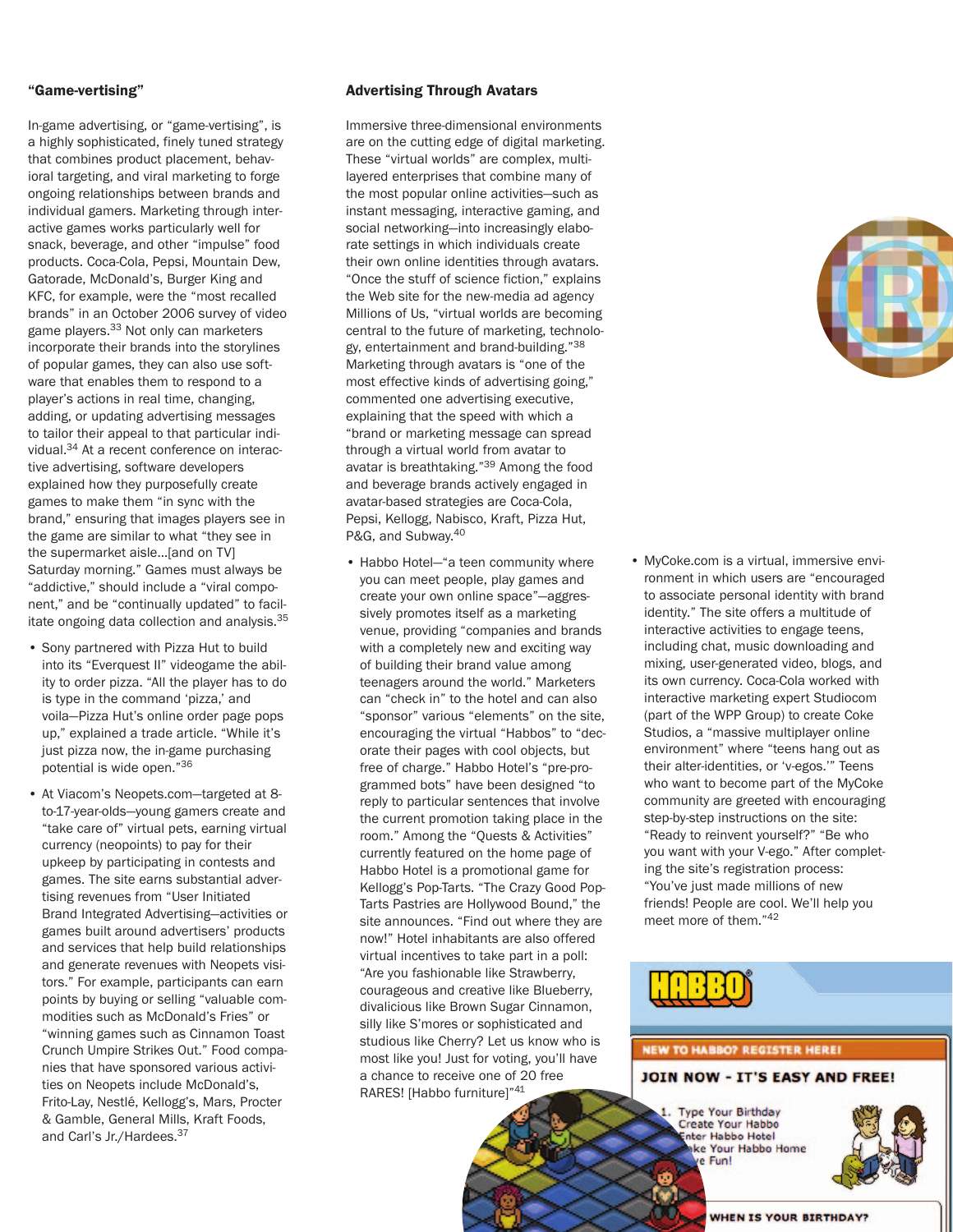*Market researchers target key influential young people who can serve as "brand sirens," promoting products to their peers through instant messaging, social networking sites and blogs.*





#### **Creating a Healthy Media Environment for the 21st Century**

Choices about what to eat are always made within a larger context. These choices are shaped, to a large extent, by the relentless onslaught of food and beverage marketing, first on TV and now on a multitude of ever-present digital platforms. The practices documented in this report reveal that food and beverage marketers now target children and adolescents with unprecedented reach and sophistication. These practices deserve close scrutiny and immediate action by policy makers and the public. The following are recommended steps in that direction:

- As part of its current proceeding on food marketing to children, the Federal Trade Commission should require all food and beverage companies to report the full extent of their digital marketing and market-research practices targeted at both children and adolescents, including the targeting of Hispanic/Latino, African American, and other multicultural groups.
- The appropriate Congressional committees should hold hearings on contemporary food marketing practices targeted at children and adolescents.
- The Federal Trade Commission, the Federal Communications Commission, and Congress should work together, along with the industry and the public health and child advocacy communities, to develop a new set of rules governing the marketing of food and beverage products to children. New regulations must take into account the full spectrum of advertising and marketing practices across all media, and apply to all children, including adolescents. Direct attention needs to be focused on each of the 10 practices described in this report.
- Government agencies, such as the Department of Health and Human Services and the Federal Trade Commission, should regularly monitor the digital media marketing industries, with a particular focus on the impact of new advertising practices on children's nutrition and health.
- Private and public funds should be established to support broad, multi-disciplinary research on the interactive media and their relationship to the health of children and adolescents.
- Venture capitalists and other financial investors in the digital media should develop policies for ensuring that the companies they fund do not engage in deceptive or unfair marketing of food products to children and adolescents.
- 
- Avenues should be created so young people can become leaders in the effort to monitor and understand new marketing practices targeting them and to educate their peers—and adults—about digital marketing and its relationship to health.

While the growth and expansion of the interactive marketing system will continue unabated, there is still time to create interventions that can help the twenty-first century media culture serve the health of our children rather than undermine it.